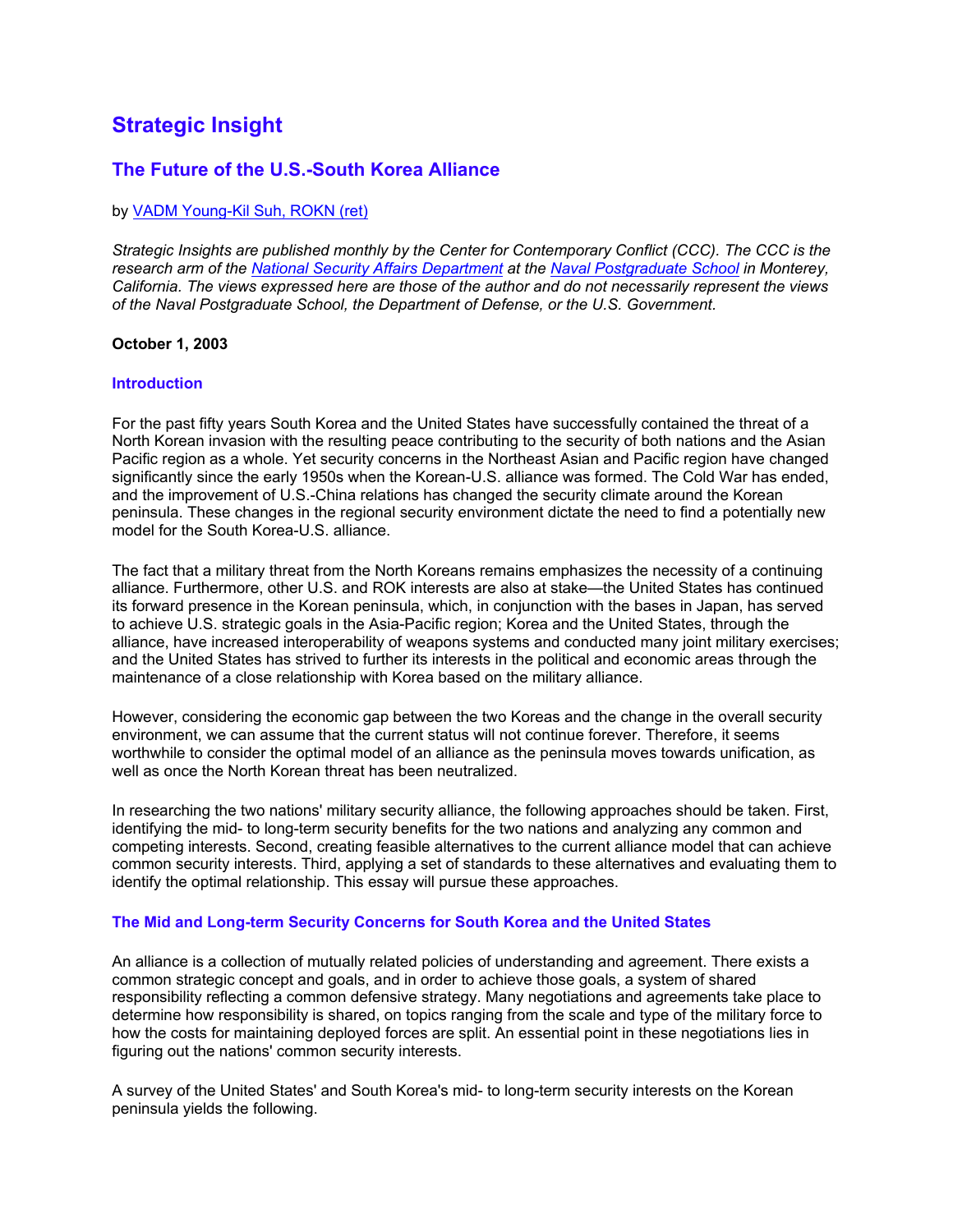## I. South Korean Interests

## (1) Major Interests

- A. Discouraging the North Korean threat
- B. Discouraging North Korea's nuclear program
- C. Achievement of peaceful unification
- D. Preventing the emergence of a regional superpower

# (2) Important Interests

- A. Attaining sufficient national self-defense capabilities
- B. Preventing regional crises
- C. Achieving weapons system compatibility with allies
- D. Protection of sea lanes and overseas assets
- E. Maintaining a competitive defense industry
- II. United States' Interests
- (1) Major Interests
- A. Discouraging the North Korean threat
- B. Discouraging North Korea's nuclear program
- C. Maintaining influence within the Asian Pacific region
- D. Preventing the emergence of a regional superpower
- E. Maintaining economic ties and creating markets in the Asian Pacific region.

#### (2) Important Interests

- A. Spreading democracy and free market economics
- B. Preventing regional crises and the emergence of possible enemy states
- C. Attaining allied weapon sales market
- D. Protection of sea lanes and overseas assets
- E. Defense budget savings through contributions by allied nations

Classifying the two nations' security interests can by quite subjective. However, if we accept the above classification, we see that there are many common interests and next to no areas of conflict.

More important, the United States and South Korea share many security interests even after the North Korean military threat is nullified. For example, neither a unified Korea nor the United States would want an unduly large defense budget, and both sides would continue to desire safe shipping lanes. Therefore there is merit in continuing some sort of an alliance.

# **Forecasting the Security Environment of the Korean Peninsula**

Over the past half century the North's baiting and brinksmanship has continued largely unabated and, despite its economic crisis, the North continues to increase its strategic military might. Thus, for the South and the United States, the military threat has not been reduced nor gone away.

But in the near future the security environment in the Korean peninsula will change significantly. First, the North cannot afford to keep competing militarily given its economic crisis. Second, growing concern among Southeast Asian states for their own security interests will encourage those states to steer North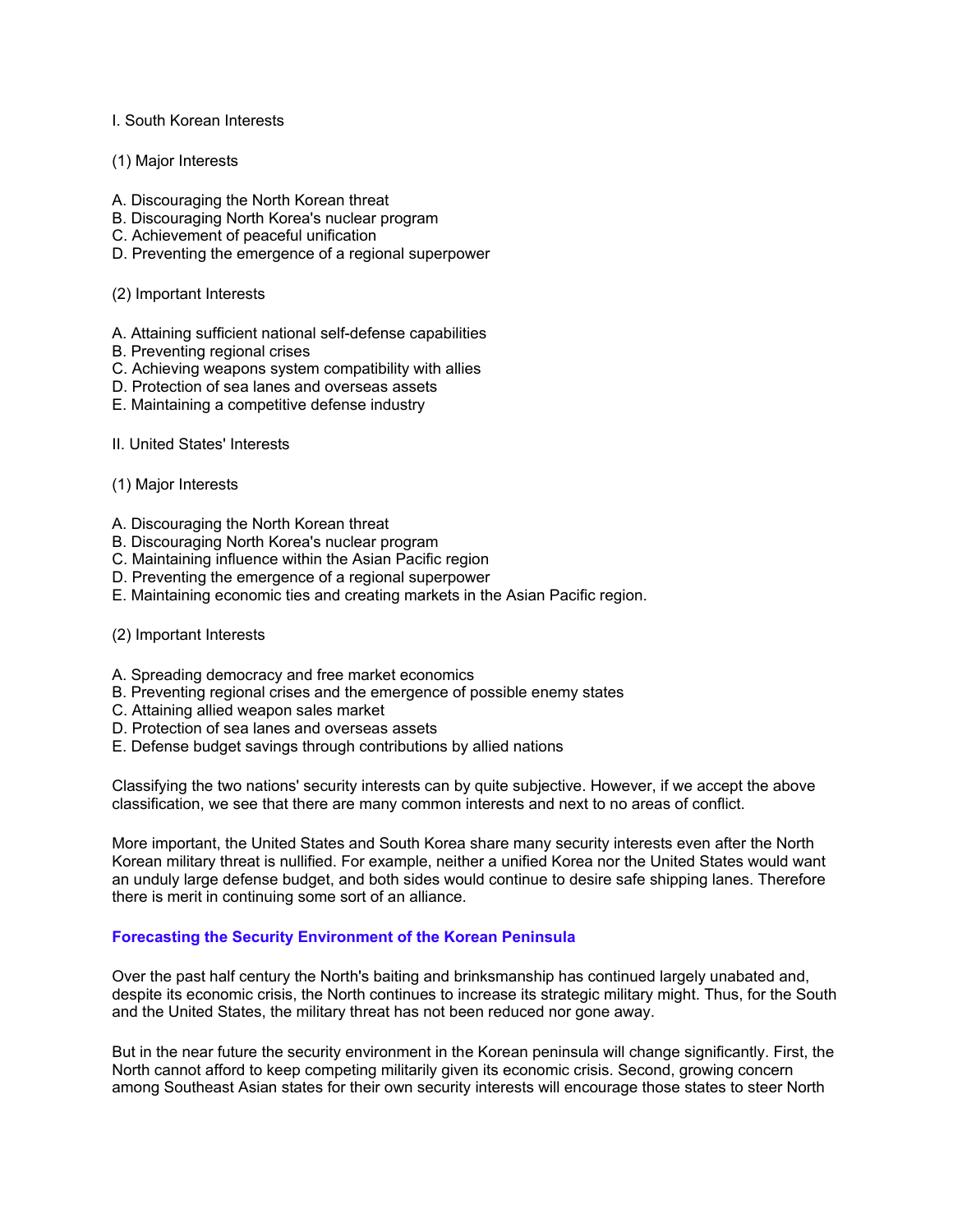Korea toward societal reform and a revitalization of its economy in the interest of regional stability. As time progresses we can expect three different stages of relations between the two Koreas.

*Maintaining the status quo*: Here, North Korea continues to maintain anti-South forces and deploys them forward; no talks or cooperation between the two Koreas are taking place at the government level; and North Korea continues its development of weapons of mass destruction.

*Movement towards unification*: Efforts are made towards building trust between the two Koreas with visible cooperation taking place in the form of trade, communication and investment; and talks are pursued in order to reduce military spending.

*Post unification*: If unification takes place, the United States and Korea will shift their focus toward trying to prevent a regional powerhouse from emerging, and maintaining security in the region. Therefore the alliance will change significantly.

These three stages are very conceptual. In them we do not consider how they will come about, say through the implosion of the North Korean government, or through peaceful talks. Also we did not consider how neighboring states would react to this fundamental change in the security around the Korean peninsula.

#### **The New Korea-U.S. Alliance Model**

Now we shall try to picture four security environments, equally applicable to pre-and post-unification Korea, that can be expected around the peninsula. We assume that the United States and Korea will judge it necessary to continue pursuing their shared security interests even after the peninsula's unification, but the form this pursuit takes can vary widely depending on the overall security situation. In describing these possible environments, we look for each alternative's main emphasis, effect on security, and each nation's responsibilities.

#### *Model 1: Strong alliance*

This model is identical to the current alliance, where the two nations jointly face military threat, basically to deter and, if needed, to fight. In order to fight such a strong external threat, the allies require a singular chain of command and periodic joint exercises.

Such an alliance requires adequate sharing of roles including having Korea focus on initial levels of warfare up until the arrival of reinforcements from the United States. In the case of an emergency, reinforcements will mostly consist of navy and air force, and Korea will support them as the host nation. To maximize Korean defenses, the USFK must maintain early warning and intelligence capabilities. Even after unification, though the military threat may decrease, the roles will not change significantly to counter large threats to Korean security. Under this model, the United States will continue to have a troop presence on the Korean peninsula. The scale of the forces will largely depend on the external threat and other factors, but we can expect some land forces as well as air force deployment in the Korean peninsula.

This model currently is a must given the current North Korean threat. However, once the North Korean threat goes away, or when unification takes place, it does not automatically mean the nullification of this alliance. a unified Korea still would face China, Russia and Japan across its borders and likely could not guarantee its safety on its own. While Korea could develop an alliance with one of those three nations to cope with the other two, this is unlikely given the historic ties between Korea and the United States and the United States' interest in maintaining its military in a unified Korea to help its role in the Asian Pacific region.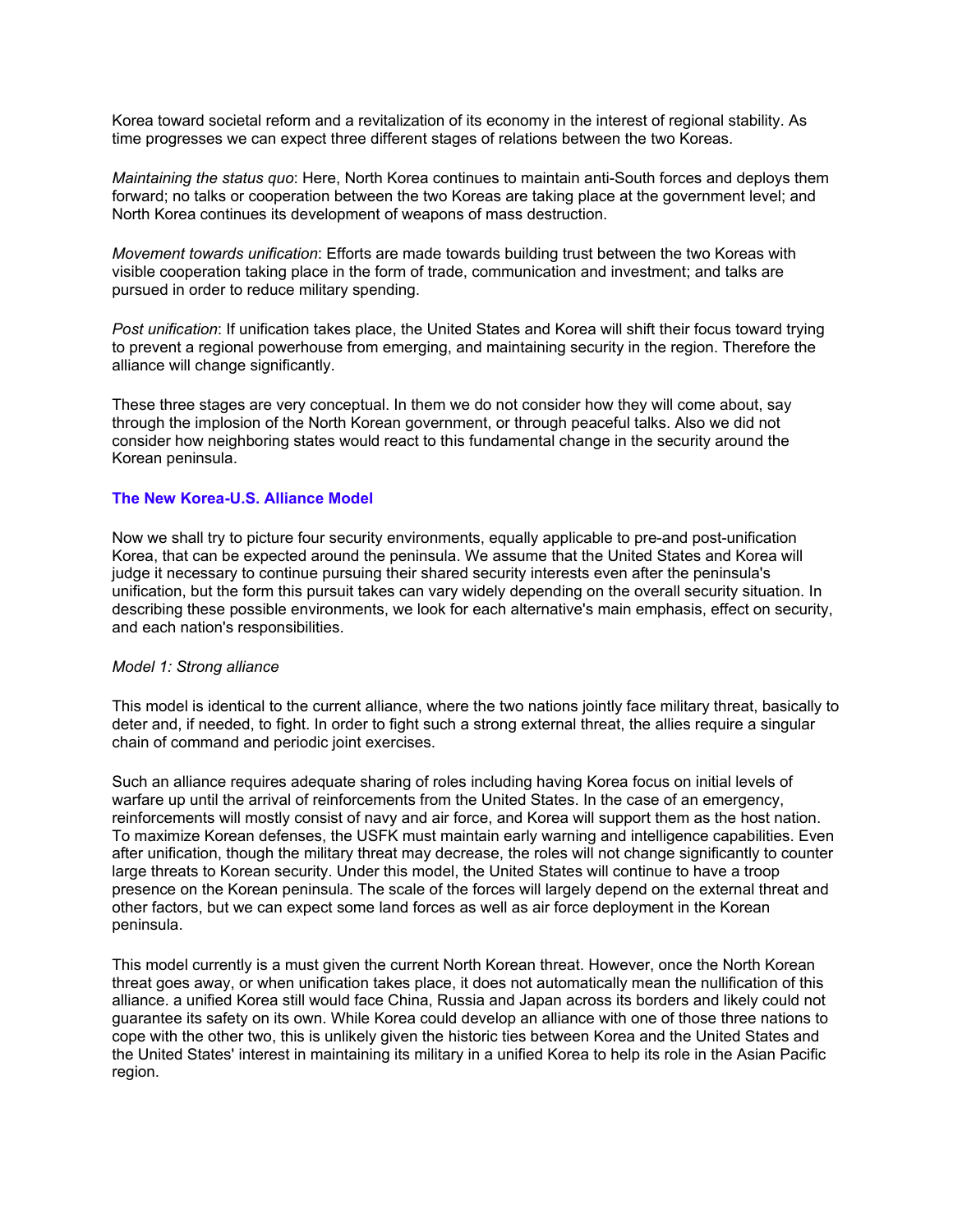#### *Model 2: Relaxed Security Alliance centered on Korea.*

Under this model, Korea will be responsible for a greater portion of its own defense. Most land, air and sea forces will be Korea's responsibility while the United States will offer crisis reinforcements to aid a Korea-centered defense. The strategic concept of the two forces will mostly center on crisis management. Since the United States' role will diminish the forces deployed will decrease as well with the remaining forces mostly responsible for maintaining the infrastructure for the reinforcements.

In Model 2, Korea has more responsibility in the strategy, command, and force structure of national defense compared to Model 1. Korea will react to most outside threats on its own, relying on the United States only when self-defense is impossible. Thus, the United States will be a major security partner but will exist as an outside force, and the provision of a nuclear umbrella will continue. Under this model, USFK will exist not to aid Korea's self defense but to prepare for the instability of the region, a concept closer to forward deployment. Under this model, reinforcements from the mainland can be sent as well.

In this model, the United States will maintain various communication and intelligence assets and capabilities to accept and support reinforcements. The concept of POMCUS, which is placing U.S. equipment prior to a crisis, continued periodical joint exercises, and a small-scale force would all be maintained. U.S. forces would periodically visit Korea for exercises but, again, Model 2 assumes a significantly smaller force.

Model 1 assumed a strong North Korean threat, and Model 2 assumes that there is less threat. This model assumes that even after the North Korean threat is gone, uncertainty in the security environment will persist in the region and thus a USFK presence is needed.

#### *Model 3: Regional Security Alliance*

The elimination of the North Korean military threat in the Korean peninsula or the unification of the two Koreas will cause significant changes in the security environment of the Asian Pacific region, as well as the U.S.-Korean alliance that was formed fifty years ago, greatly changing the need for U.S. troops in Korea. If the North Korean threat is eliminated, the focus of the two nations may shift towards regional security, including the uncertain security situation in Northeast and Asian Pacific region, and the protection of sea-lanes.

Today, where the North Korean threat is present, the United States and South Korea have maintained early surveillance and readiness for war. This limits the military flexibility of both nations. This model assumes the elimination of such an omnipresent threat thus making more flexible alternatives possible. Compare this situation to that of NATO's Operation Allied Forces in the former Yugoslavia, where much of the USAF was sent but not deployed permanently. Under this model of continued alliance for regional security reasons, there are three different models of alliance depending on what strategic and tactical goals are pursued.

A. *A regional alliance centered in the U.S. homeland:* U.S. troops will mostly be stationed in the United States with foreign-based forces having special missions. The force deployed in the Korean peninsula would be symbolic. Such an alliance will require close cooperation with a regional security partner such as Korea or Japan and the United States will focus more on power projection or sending emergency reinforcements upon times of crisis.

B. *Spread regional alliances:* The two nations will maintain an alliance for regional security, and USFK will remain and cooperate closely with other U.S. forces that are deployed in the area. Here the 'spread' concept means that the United States will spread its forces roughly evenly to allied nations around the world. As before, the forces needed for homeland defense and worldwide reinforcement will remain in the U.S. homeland while forces required for regional security will be forward deployed in allied nations to prevent redundancy in investment.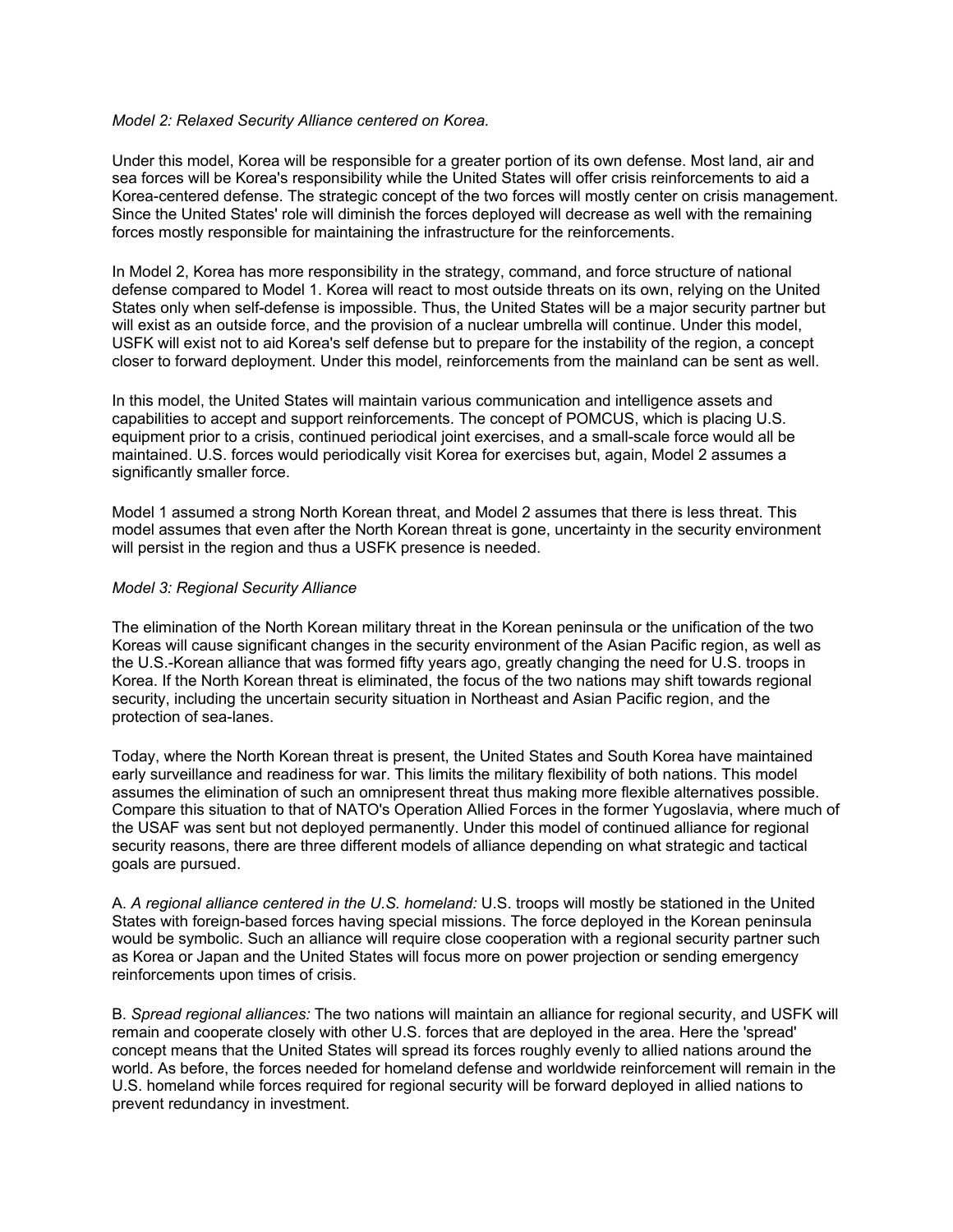C. *Alliance centered in the Korean peninsula:* The United States will continue keeping a major force in Korea for regional stability and will try to respond to any crisis in the region with the forces stationed in Korea. This model will have a larger U.S. presence in Korea than 'a' and 'b' above.

In any of these regional alliance models, Korea will support needed bases and logistics, commence joint military exercises and actively participate in regional multinational excursions with the United States. If the North Korean threat is eliminated, these exercises will serve to keep peace or to prepare for crises. For the United States, the Korean force will be part of the allied force that can be counted upon in a regional crisis. In order to prepare for such a multilateral force the United States will maintain interoperability and exercises in order to establish a singular chain of command.

# *Model 4: Political Alliance*

This model assumes that Korea does not feel any sort of threat to its security. Without an external threat, no military alliance is maintained but political ties remain. This situation is similar to that of NATO prior to 1949 when a centralized chain of command was formed. The two nations will continue high level talks regarding security exchange and cooperation but no large-scale military exercise will take place. In any crisis Korea will respond on its own. When needed the United States may enter the conflict, but no expectations are placed.

In this model, the United States will send aid or participate in Korea's defense due to its political affinity, and no peacetime exercises are commenced. Therefore Korea sees the United States as being over the horizon. In this model, no combat force is stationed in Korea save for a small contingency of liaison officers and perhaps symbolic air and navy units.

# **Standards of Comparison when Choosing a Model of Alliance**

Deciding on an alliance model requires a standard of comparison between models. I suggest focusing on three key points:

A. *Suitability:* Which model most suits the national and security interests of the allies at a given time or in a given security scenario? Which model works best for deterring a North Korean invasion, preventing a regional superpower from emerging post-unification, preventing nuclear arms in the Korean peninsula, and balanced sharing of the alliances defense budget?

B. *Feasibility:* Can the two nations afford the political and economic costs of an alliance, and maintain it while considering other states in the region? Factors to be considered here will be Korea's independence, sovereignty, balanced steering of the alliance, reduced costs, national support for the alliance and keeping negative responses from the neighboring states to a minimum.

C. *Flexibility:* What kind of an alliance can best deal with unforeseen events such as the collapse of the North Korean government from within, to the development of nuclear arms by North Korea, the emergence of a state more dangerous than North Korea, entreaties to regional cooperation, and unpredictable actions taken by China and Russia?

Evaluating the models on the criteria outlined, or any criteria for that matter, can be a very subjective task. Therefore, it would be more appropriate to create a team of experts in politics, diplomacy and security to evaluate these, and judge accordingly in order to go beyond subjective reasoning.

Using these criteria, I believe the following to be an acceptable view of how the U.S. - South Korea alliance may adjust over time.

| Category Maintaining Status Quo<br>Cooperation between the two<br>Post-unification |  |
|------------------------------------------------------------------------------------|--|
|------------------------------------------------------------------------------------|--|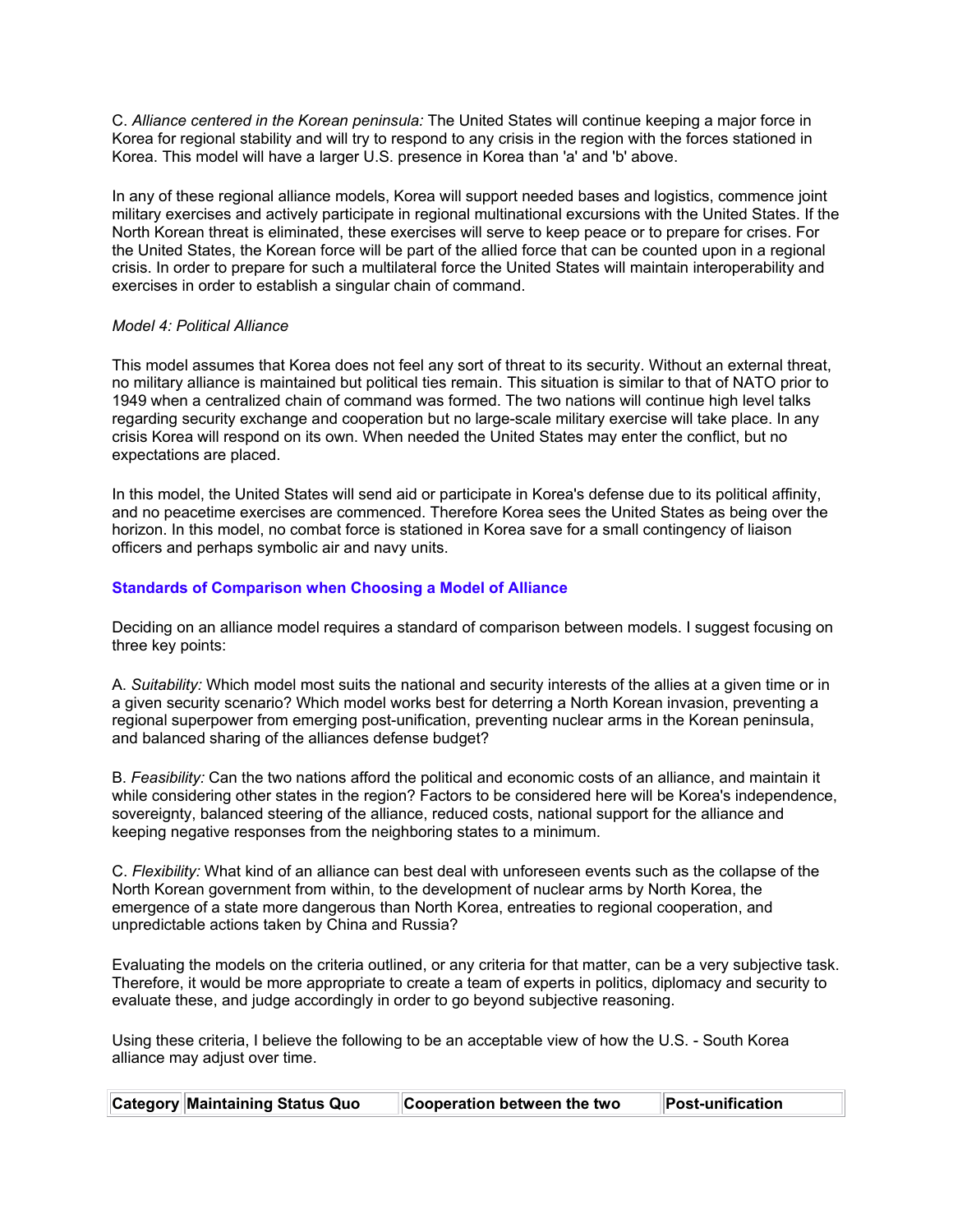|         |                                                                          | Koreas, moving toward<br>unification    |                                 |
|---------|--------------------------------------------------------------------------|-----------------------------------------|---------------------------------|
| Phase 1 | Strong alliance for the security                                         | Strong alliance for the security of the | Relaxed security alliance       |
|         | of the Korean peninsula                                                  | Korean peninsula                        | centered on Korea               |
|         | (Model 1)                                                                | (Model 1)                               | (Model 2)                       |
| Phase 2 | Strong alliance for the security                                         | Strong alliance for the security of the | Regional security               |
|         | of the Korean peninsula                                                  | Korean peninsula                        | alliance                        |
|         | (Model 1)                                                                | (Model 1)                               | (Model 3)                       |
| Phase 3 | Strong alliance for the security                                         | Relaxed security alliance centered      | Regional security               |
|         | of the Korean peninsula                                                  | on Korea                                | alliance                        |
|         | (Model 1)                                                                | (Model 2)                               | (Model 3)                       |
| Phase 4 | Strong alliance for the security<br>of the Korean peninsula<br>(Model 1) | Regional security alliance<br>(Model 3) | Political alliance<br>(Model 4) |

As long as the North Korean threat remains as is, it makes no sense to alter the U.S.-ROK alliance. The need for a strong deterrent, both in terms of conventional forces and the nuclear umbrella, remains crucial. Clearly this model is suitable and feasible for the situation, and we have 50 years of history to prove it.

As the two Koreas move towards unification, however, the alliance would shift. At first the U.S. presence would remain as is, but as talks progressed and relations become normalized the United States could begin to lessen its presence on the peninsula and South Korea could begin to take on a greater portion of its own defense. Such a move would demonstrate goodwill towards reconciliation efforts by North Korea. As unification draws near, the ROK-U.S. alliance could shift further still, acknowledging the normalization of relations and allowing the United States to focus on regional concerns. By not jumping immediately to a regional security model, thereby removing a significant U.S. troop presence, the alliance retains flexibility in responding or reacting to any breakdowns in negotiations. It also acknowledges that moves toward unification could have 'ripple effects' on the Southeast Asian security environment, and allows the United States and South Korea to maintain adequate resources to aid in regional security matters.

The timetable for these shifts, and the specific inter-Korea interactions they would be bound to, is tricky to determine—one need only look at the steps and missteps toward the Agreed Framework in the 1990s to understand how difficult these negotiations will be. But there is no doubt that movement towards unification will necessitate a change in force projection on the peninsula and indeed in the very nature of the U.S.-Korea(s) alliance.

Finally, assuming a smooth transition to a unified Korea, the alliance will be irrevocably changed—the threat requiring a strong U.S.-Korea alliance will be removed, and tensions within the region will trump tensions on the peninsula as the focus of all concerned. However, the U.S-Korea alliance will be able to proceed immediately to a political alliance. Three factors will dictate the speed at which the alliance can move towards a regional security model and eventually to a political alliance: the economic hardships created in the North over the past half-century and the necessary strains of uniting two long-separated nations; the regional stability and security environment; and Korean relations with the other regional powers—namely China and Russia.

Again exact timetables are difficult to ascertain, but it seems appropriate to assume that the alliance would move from a relaxed model to a regional model once the peninsula is free from significant threats to its security and unified Korea is fully integrated economically and militarily to be able to provide for its own defense. The move to a political alliance would be driven more by external factors, and therefore may take more time to achieve.

#### **Conclusion**